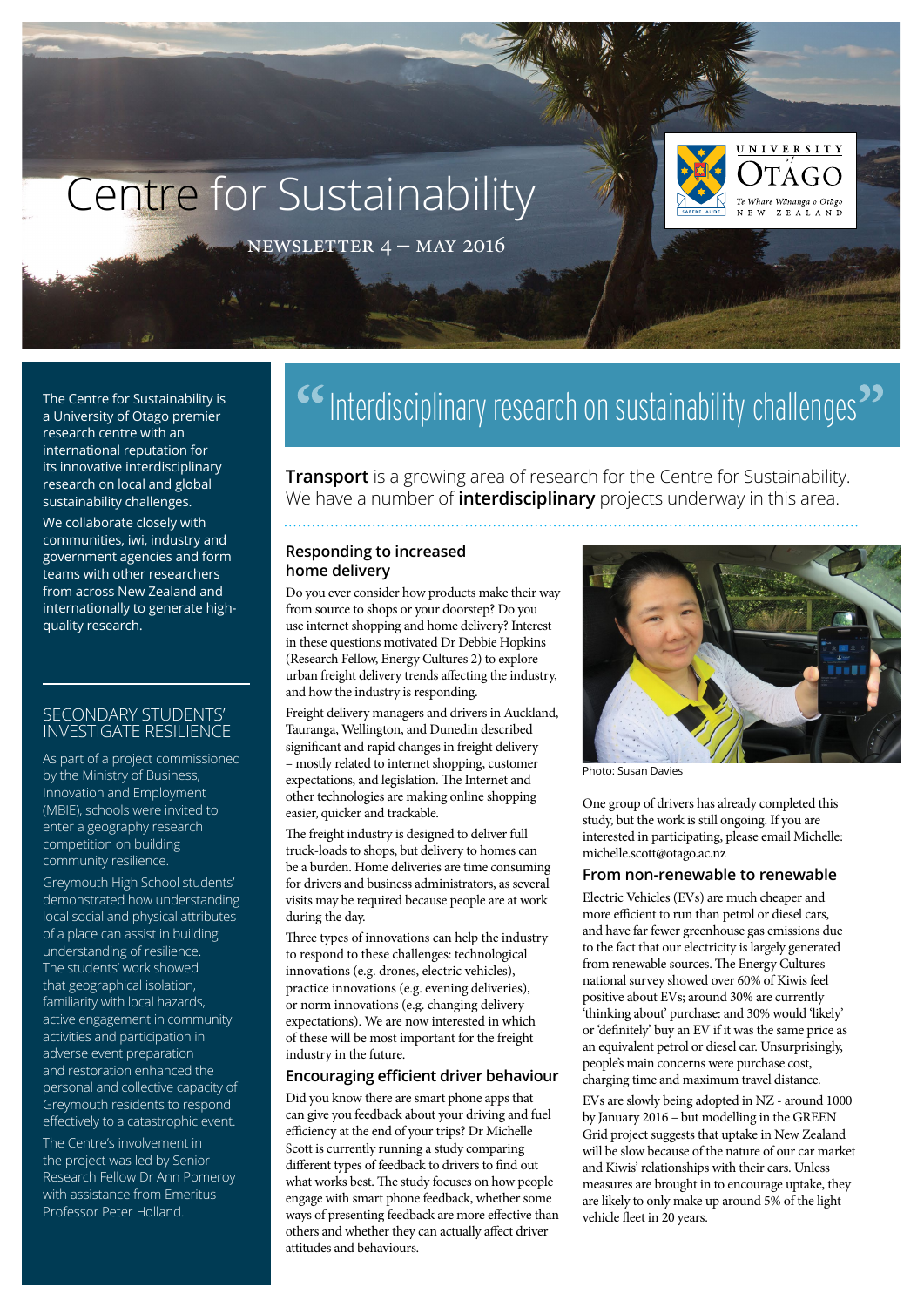

### WHAT IS SUSTAINABILITY?

At a Centre for Sustainability you'd think that we have a definition for sustainability down pat. After all, thats what we do, isn't it? Our Strategic Plan says that our mission is Collaborative research for a sustainable future. And there are many definitions we could choose from.

But funnily enough we've never officially adopted a definition. I'm not sure if that's a problem.

In its most basic meaning, sustainability is the capacity to endure or be maintained, but in recent decades it has been adopted by nations, businesses, organisations, cities and communities as a rationale for thinking and acting in ways that do not just benefit themselves. The first widespread use of the word 'sustainable' in its contemporary meaning was in the term 'sustainable development' which was adopted and defined by the World Commission on Environment and Development in 1987 (which is well before most of our students were born). The definition used was "development which meets the needs of current generations without compromising the ability of future generations to meet their own needs". I like that – it's asking us to consider the fact that resources are limited, so we need to think about sharing them with people as yet unborn.

Another way of thinking about sustainable development, promoted for example by the World Summit on Social Development in 2005, is simultaneously achieving economic development, social development and environmental protection. This suggests that it will always be possible to achieve a win-win-win for all three… but this comes in for a lot of criticism as most humans aren't too good at constraining their development aspirations in order to protect the environment. Green economics argues that environmental sustainability should have the highest priority, as social

and economic sustainability goals are not possible without a healthy well-functioning environment. The United Nations Agenda 21 argued for a fourth goal to sit alongside the other three – cultural sustainability – recognising that the world's diverse cultures, many of which are based on philosophies of caring for the earth, also need to be sustained.

And it is increasingly clear that current development trajectories are not sustainable. Research on 'planetary boundaries' (published in 2009 and endorsed by the UN secretary general in 2012) shows that humans have already impacted several global systems to the point where human survival is threatened, because of risks created by irreversible and abrupt environmental change which could make Earth less habitable. Boundaries that have already been crossed are climate change, biodiversity loss, and nitrogen in soils and water, with other 'boundaries' looming.

In the research we undertake at the Centre, we are informed by all of these ways of thinking about sustainability (and more), and we think carefully and critically about how they apply to our research topics. And ideas about sustainability keep evolving, so we need to keep up to date with this, and hopefully contribute to new thinking about 'what is sustainability?' as well.

So, bearing all that in mind, does the Centre need to define what we mean by sustainability? I don't think we do. But, that being said, my favourite personal definition is from my late father, Gordon Stephenson, who simply used the 100 year rule: What will happen if I continued to do this for 100 years? "This way of thinking", he wrote, "has to enter the fabric of our beings." Nähaku noa, nä

Janet Dr Janet Stephenson

## Energy and the Poor

One in four households in New Zealand are fuel poor! When households need to spend more than 10% of their income on energy bills, they are considered to be fuel poor. Fatima McKague's PhD study aims to understand fuel poverty better and to find ways to reduce this in New Zealand. Stories shared by participants in this study

were heart-breaking. An elderly man said; "During the day I avoided being inside the house so I didn't have to turn the heating on." A retired woman revealed that her house was so cold that "there was no quality of life… confining myself to one room… my life shrank to one room."

Along with the technical and economic facets, policy makers should consider the wider social attributes and the integrated energy culture of inhabitants in designing future interventions to alleviate fuel poverty.

## Co-management taking the pressure off nature reserves

Yuan Lu's recently completed PhD thesis studied co-management of a huge nature reserve in China. Economic development constantly threatens reserves which are vital to preserving biodiversity and natural ecosystems. Co-management, where local community members work with reserve managers, is one way of helping reconcile this tension between development and conservation. Local knowledge can also make a valuable contribution to management of reserves.

Yuan's case study was the Yancheng National Nature Reserve – the first and largest tidal flat biosphere reserve in China dedicated to protecting rare migratory birds and their habitats. Yuan explored the challenges and opportunities of comanagement in China. She found local people had limited knowledge about the rare birds, but detailed knowledge about low-impact fishery and farming. However, this isn't recognised and valued by the staff of the nature reserve. Further, there is resentment as access to the natural resources of the reserve is restricted so their livelihoods have been constrained. At the same time, there are weak controls on development in the reserve by other (nonlocal) interests, and industrialized large scale aquaculture ponds and mechanized farming have replaced subsistence living and encroached into the reserve.

One solution to this impasse could be sharing power and responsibility through co-management. This should lead to more local support and take off some of the huge pressure of economic development from the reserve.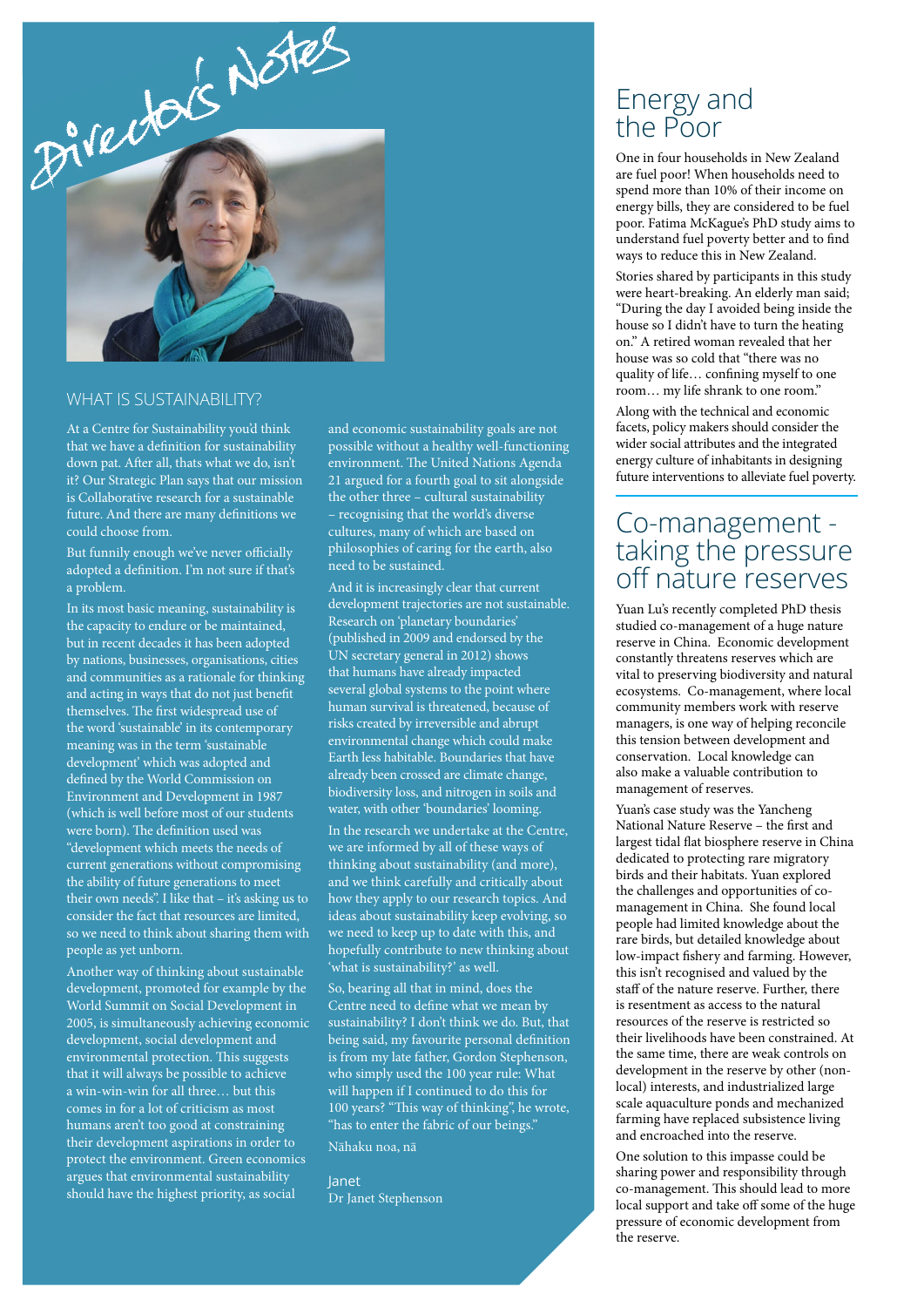## Making sustainability easier

The New Zealand Sustainability Dashboard project aims to make it easier for producers to monitor progress towards sustainability and resilience goals.

The Dashboard is a web application for growers and industry that requires input only once, and synchronizes information to enable producers to analyse their practices and identify opportunities for change. Prototypes have been developed and adopted by New Zealand Wine, Zespri and Ngāi Tahu, and other producers and industries will follow.

Our staff in the project are Prof Hugh Campbell, Dr Marion Sautier, Dr Chris Rosin, and Dr Katharine Legun. They research the social dimensions of sustainability, such as working conditions, decision-making processes and power inequalities. They also investigate the way different styles of sustainability auditing evolve and are influenced by industry development trajectories.

Another interesting line of research looks at the influence of measuring and how we choose some things instead of others to be measured. People's behaviour is unconsciously influenced in some unexpected ways: a farmer behaves differently when measuring the number of sprays on crops instead of the total quantity of spray.

The team is researching different dimensions of how sustainability audits and tools work in industry settings: tools as platforms for discourse and deliberation, how to encourage knowledge sharing and innovation, environmental ethics, governance and relationships between practitioners – all to develop the right sustainability tools for producers.

# Where does Dunedin's energy<br>come from?

The Energy Baseline Study has shown for the first time how much energy Dunedin uses and where the energy comes from. In 2014, Dunedin used about 10.5 Petajoules – a common measure of electrical, mechanical, and thermal energy. That is roughly the same amount of energy as contained in 120 Olympic swimming pools filled with unleaded petrol. The total value was about 10% of Dunedin's GDP. The energy came for 66% from fossil fuels and for 31% from electricity (of which interestingly 86% was renewable!).

The Otago Chamber of Commerce commissioned the study and the Dunedin City Council and the Centre for Sustainability co-funded. Scott Willis, Chair of the Chamber's Energy Committee, says the report shows business opportunities, vulnerabilities in energy supply and provides input for the Energy Plan 1.0, an action under Dunedin's Economic Development Strategy, and for the long term aims of Dunedin's Environment Strategy.

# Publications

Chhun, S., Kahui, V., Moller, H., & Thorsnes, P. (2015). Advancing Marine Policy Toward Ecosystem-Based Management by Eliciting Public Preferences. Marine Resource Economics, 30(3), 261-275.

Hopkins, D., Campbell‐Hunt, C., Carter, L., Higham, J. E., & Rosin, C. (2015). Climate change and Aotearoa New Zealand. Wiley Interdisciplinary Reviews: Climate Change, 6(6), 559-583.

Manono, B. O., Moller, H., & Morgan, R. (2016). Effects of irrigation, dairy effluent dispersal and stocking on soil properties of the Waimate District, New Zealand. Geoderma Regional.

Pomeroy, A. (2015). Resilience of family farming 1984-2014: Case studies from two sheep/beef hill country districts of New Zealand. New Zealand Geographer, 71(3), 146-158

Rees, D., Stephenson, J., Hopkins, D., & Doering, A. Exploring stability and change in transport systems: combining Delphi and system dynamics approaches. Transportation, 1-17.

Scott, M. G., McCarthy, A., Ford, R., Stephenson, J., & Gorrie, S. (2016). Evaluating the impact of energy interventions: home audits vs. community events. Energy Efficiency, 1-20

Stephenson, J., Barton, B., Carrington, G., Doering, A., Ford, R., Hopkins, D., Lawson, R., McCarthy, A., Rees, D., Scott, M., Thorsnes, P., Walton, S., Williams, J., Wooliscroft, B. (2015). The energy cultures framework: Exploring the role of norms, practices and material culture in shaping energy behaviour in New Zealand. Energy Research & Social Science, 7, 117-123

# Staff Feature

## Dr Caroline Orchiston



We are excited to welcome Dr Caroline Orchiston to the Centre as a Research Fellow and Deputy Director at the Centre.

Caroline's undergraduate degree was in Geology, and during this time she found herself mapping a section of the Alpine Fault near Fox Glacier on the West Coast. While spending many days up in the hills, she observed the tourist vans and cars on the highway below and wondered what would happen to those people when the Alpine Fault unleashed its predicted magnitude 8 earthquake. This idea came to fruition ten years later in Caroline's PhD research which investigated seismic risk and tourism activity around the Southern Alps. The switch to social science was driven by curiosity about the outcomes of natural disasters on communities, businesses and individuals, and her work continues to focus on the nexus between earth and social sciences.

Caroline will lead a research stream in the Resilience to Nature's Challenges research programme, involving work on rural and cultural aspects of resilience to natural hazards in New Zealand. Aligned with this, she has been awarded QuakeCoRE funding to develop a model for postdisaster tourist decision-making, using data from

the Canterbury earthquake sequence to illustrate the impact of the earthquakes on tourism flows throughout New Zealand. Caroline is also funded by the Earthquake Commission to develop a multi-agency collaboration for Alpine Fault research and policy, to build a stronger network of collective effort on 'all things Alpine Fault'.

In addition to her role at the Centre, Caroline is a research affiliate at the Joint Centre for Disaster Research at Massey University (Wellington), and has been involved in a joint field project in Washington State, USA, since 2010. This research investigates community awareness and preparedness for tsunami and earthquake hazards in coast communities in west Washington. There are many similarities between this region and the east coast of the North Island in New Zealand, with major offshore subduction zones in both countries having the potential to generate large earthquake-tsunami events. Community-led initiatives being developed in Washington State are resulting in some exciting improvements in resilience within some communities, and this work attempts to cross-pollinate ideas between the two countries to help save lives when the big one happens.